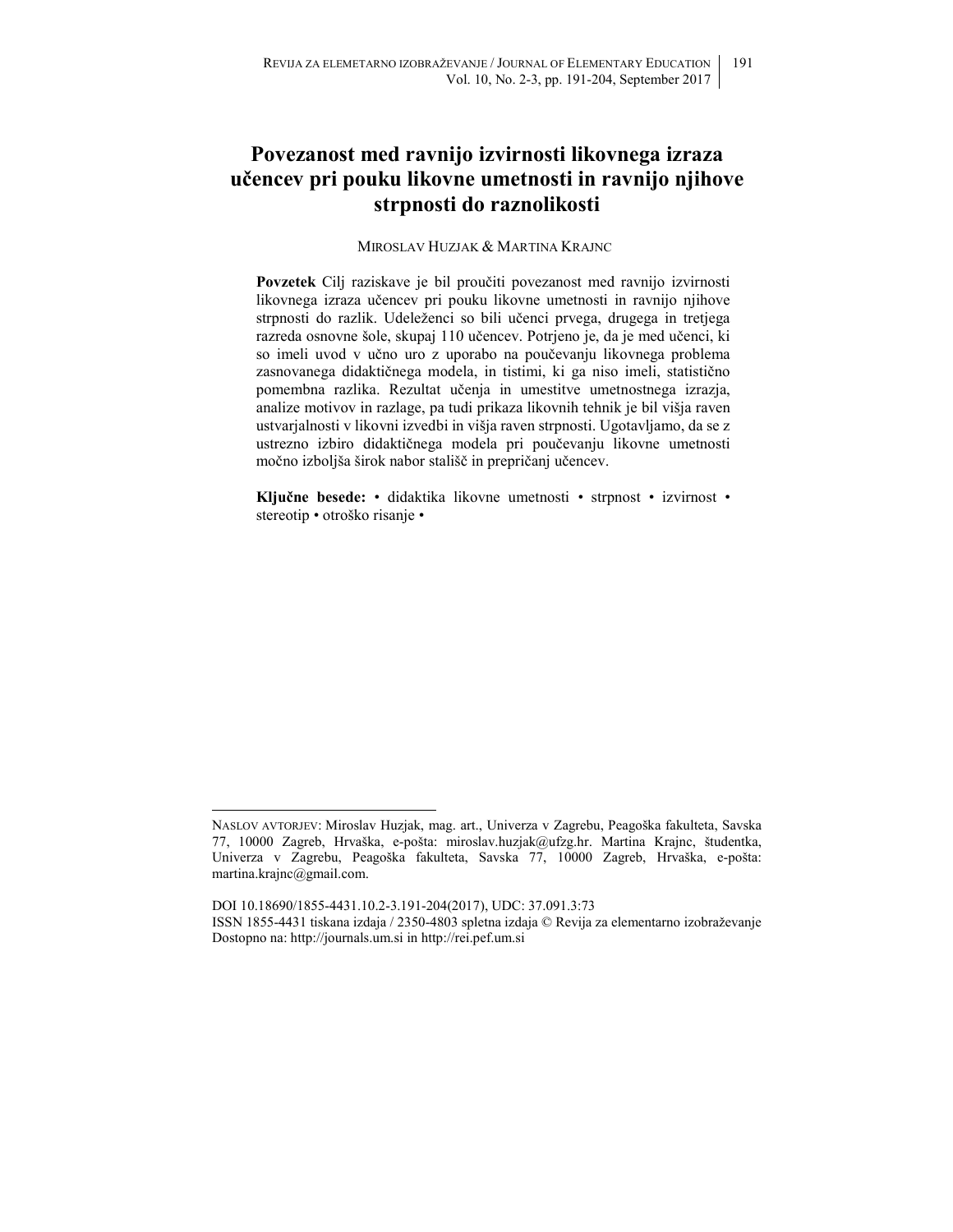# **Connection between the originality level of pupils' visual expression in visual arts lessons and their level of tolerance for diversity**

# MIROSLAV HUZJAK & MARTINA KRAJNC1

**Abstract** The aim of this research was to examine the connection between the originality level in children's expression during visual art lessons and their level of tolerance for difference. The participants comprised primary school pupils from grades one, two and three, a total of 110. It was confirmed that there was a statistically significant difference between the pupils who had an introduction to the lesson using the didactic model of visual problembased teaching and those who had not. Learning and setting art terminology, the analysis of motifs and explanation, as well as demonstration of art techniques resulted in a higher level of creativity in visual performance, as well as a higher level of tolerance. It can be concluded that, with the proper choice of didactic models in teaching the visual arts, a wide range of pupil attitudes and beliefs can be improved.

**Keywords:** • visual art didactics • tolerance • originality • stereotype • children's drawing •

CORRESPONDENCE ADDRESS: Miroslav Huzjak, MA (art education), University of Zagreb, Faculty of Education, Savska 77, 10000 Zagreb, Croatia, e-mail: miroslav.huzjak@ufzg.hr. Martina Krajnc, Student, University of Zagreb, Faculty of Education, Savska 77, 10000 Zagreb, Croatia, email: martina.krajnc@gmail.com

DOI 10.18690/1855-4431.10.2-3.191-204(2017), UDC: 37.091.3:73 ISSN 1855-4431 Print / 2350-4803 On-line © 2017 The Journal of Elementary Education Available at: http://journals.um.si and http://rei.pef.um.si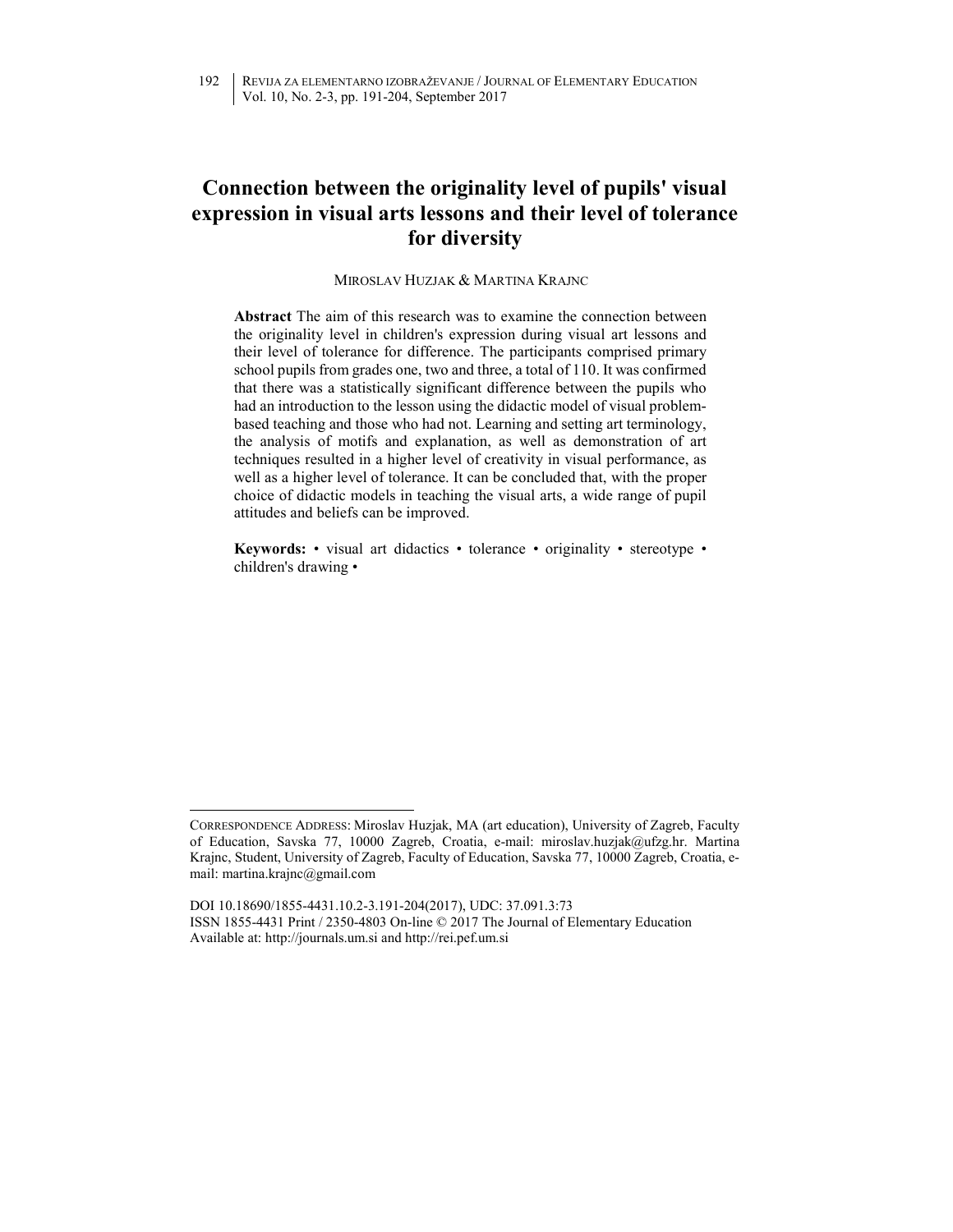### **Introduction**

The visual expression of children is their innate ability to express themselves, in other words, it is their conscientious capacity to communicate (Belamarić, 1987). Children use artistic expression to render content that strengthens their ability to visualize, perceive and comprehend, as well as their ability to create and form. The quality of forming visually is a result of individual artistic work, which implies individual vision, ideas, comprehension, creativity and discovery of one's own forms of expression. At the beginning of their education, a child leans towards creative thinking (Čandrlić, 1988). It seems, however, that the level of creativity in boys and girls is not the same: "When analyzing the results of gender differences, we found that the factors of visual flexibility and sensitivity for girls' visual problems were better than boys at the level of statistically significant difference. This means that they were more successful in discovering artistic problems and better sensitized the visual expression in their test pieces." (Herzog, 2009, p. 28) "Nowadays, studying creativity is dominant in the service of education because school is considered to be, as an institution of systematic development, one of the primary predispositions for developing creativity from the individual's creative potential" (Somolanji, Bognar, 2008, p. 90). Furlan states that creative learning is the hierarchically uppermost and most complex type of learning (Furlan, 1990). "Development of creativity is attained under proper educational impulses which, if inadequate, can slow down or completely suppress creativity"(Karlavaris, 1991, p. 79). The educator also takes part in the creative process by avoiding routine and conventional reactions, while making decisions based on considering all the factors in a given situation (Miel, 1968, in Čandrlić, 1988). "Art education is permanently focused on developing creativity. Practice, however, shows that this does not work for all teachers in educational practice" Herzog (2008, p. 90). Moreover, teachers often seem to lack adequate abilities to recognize talented and creative students in the field of visual art. It seems that they evaluate student work in an insufficiently critical manner that does not recognize artistic originality (Duh and Lep, 2008). "In the school environment, the fettering of creativity can often be seen in the insistence on only one correct answer, way or method, in intolerance of the student/teacher mistakes, disregard of student/teacher ideas or new solutions, and in the authoritarian attitude of the teacher/principal/associates" (Somolanji & Bognar, 2008, p. 92). Karlavaris (1991) states that some of the aims of visual art are to develop visual ability at the level of creativity and perception, followed with strengthening of moral values, criticism and tolerance (Karlavaris, 1991). The didactic model of visual problembased teaching means that, in the introductory part of the lesson, pupils learn art terminology (for example: primary and secondary colors, warm and cold colors, or sculptural relations of volume and space), and the task is given so as to apply the new terms in the pupils' own work. Moreover, the motifs on the photographs are analyzed and described with the pupils, while talking about the potential for making their own change of motif in the representation. Finally, the practical applications of the technique are presented and demonstrated to the pupils (watercolor paint, pastels or aquarelle).

Today, there are around a hundred definitions of creativity, which tells us that this term is largely insufficiently explained. In the mid-20th century a psychologist named Joy Paul Guilford began to study the concept of creativity. Stevanović (1999) says that Guilford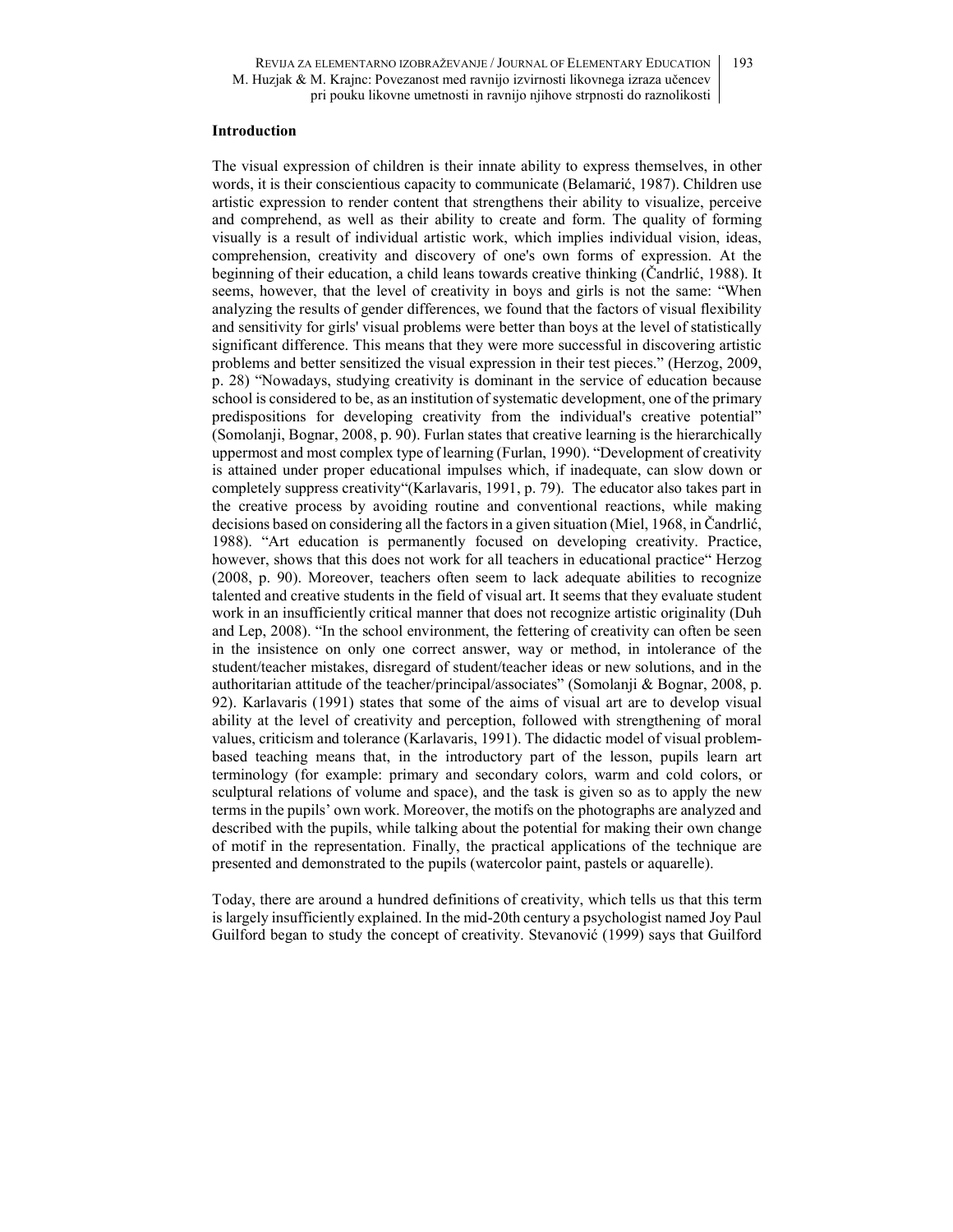was the first to draw the distinction between originality and creativity. Creativity contains originality. Therefore, originality is an ability to produce rare, unusual, humorous and outlying ideas, while Karlavaris (1991, p. 45) says that "originality constitutes a solution which is statistically rare, unusual, special." Brajković (2003) considers originality as one of the most important notions in creative thinking. It can be defined as finding and discovering something new which is unusual, rare, unrepeatable and special. Furlan (1990, p. 116) states that creativity means "originality, versatility and flexibility in the usage of knowledge rather than menial imitation of others." Stevanović (1986, p. 25) describes creativity as "intellectual inventiveness, a capacity to find new and original solutions" (Stevanović, 1986, 25). Lastly, Kadum (2011, p. 167) says that "[c]reativity appears as resistance towards everything that is traditional, usual and unoriginal."

Creativity is the opposite of schematic work (Čandrlić, 1988). Belamarić (1987) states that distortion of the child's artistic creation or representation appears as a result of the child's surroundings, which seek to teach a child how to draw something; it can also result from not knowing or not understanding the role and function of the child's capacity for visual expression during their development. By accepting such instruction, the child gives up its own forms and figures and shifts to imitating schematic templates. If a child does not get enough (visual) information, it develops fixations which are characterized as schemes, a negative term in the artistic sense, because they inhibit the child's creative act by letting it repeat forms (Mühle, 1971). The most frequent schemes are suns depicted like a quarter-circle placed in the corner of the drawing paper; a house depicted as a square with square windows and a triangular roof; a pine tree represented as a number of triangles put one on top of another; a flower with a round central stigma and petals of the same size and shape; and a face presented as a "smiley" face. "To get to original solutions, it is necessary to gather a lot of data and fully study a considerable amount of material" (Stevanović, 1999, p. 343). Belamarić (1987) warns that schemes Impose automatism and futility upon children. Karlavaris (1991) indicates that one of the educational principles of visual art is the principle of free artistic expression. This principle discards the imposition of schemes, templates and ready-made solutions, leaving it up to the children to find their own way and their own visual result.

One of the important questions about creativity and originality is how to measure these qualities. There are a great number of tests for testing creativity: TTCT (Torrence's Test of Creative Thinking), McKim's creativity test called the "Circle test". Klaus Urban and Hans Jellen (2004, 2014) developed a test called TCT-DP (Test for Creative Thinking – Drawing Production). Fanselow (2004) states that Karl-Josef Schoppe developed the V-K-T (Verbaler Kreativitäts Test), and that Günter Krampen developed the KVS (Kreativitätstest für Vorschul- und Schulkinder) test. Hocevar and Bachelor (1989) divided creativity measuring procedures into eight methods: cognitive ability tests, attitude and interests questionnaires, personality inventories, biographical inventories, teacher, peer and superior assessment, eminency, self-assessment of creative activity and achievement, and assessment of work samples.

Creativity is opposed to conformity, which is taking over other people's attitudes. Sternberg (2005, p. 393) states: "it is a generally accepted opinion that very creative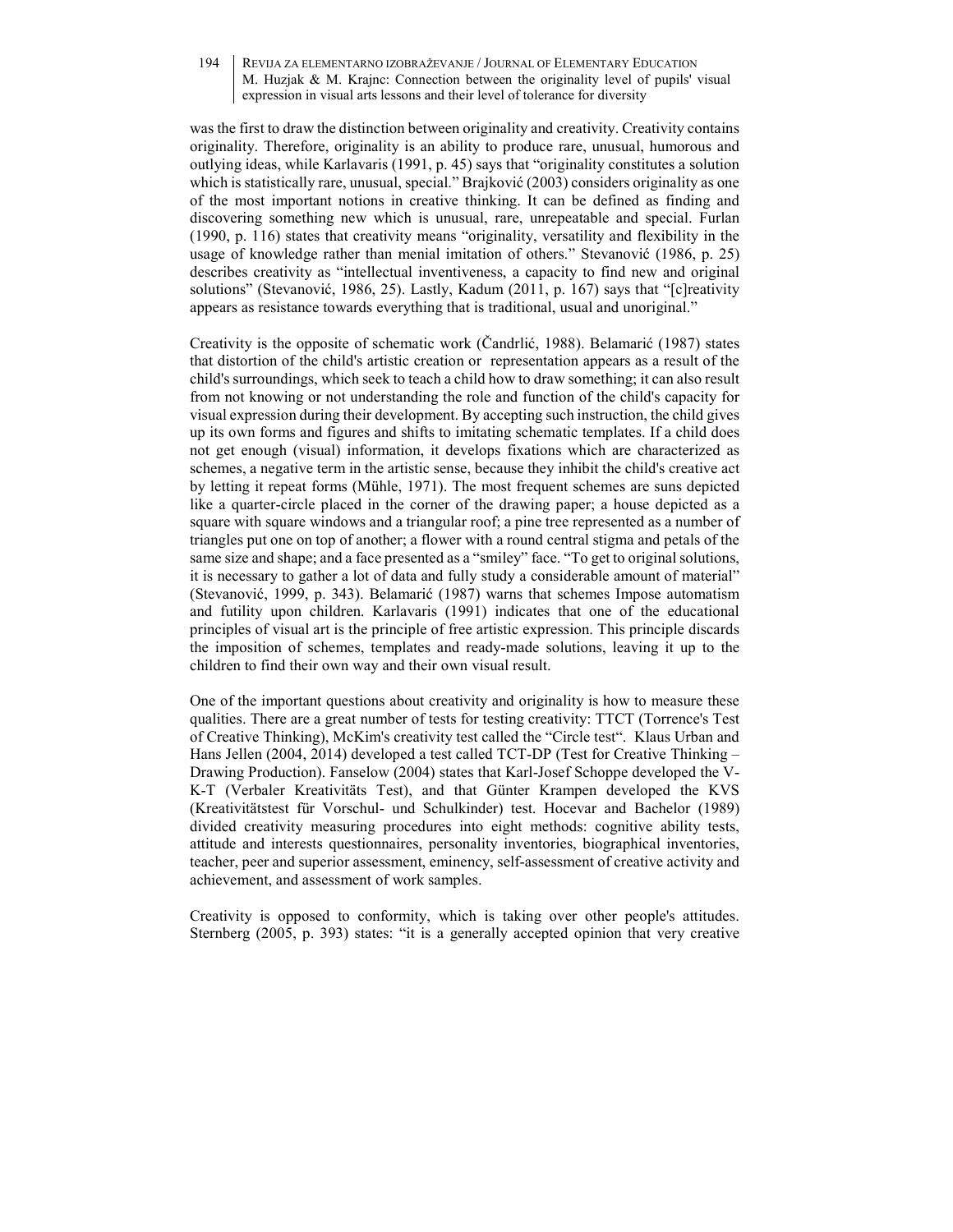#### REVIJA ZA ELEMENTARNO IZOBRAŽEVANJE / JOURNAL OF ELEMENTARY EDUCATION M. Huzjak & M. Krajnc: Povezanost med ravnijo izvirnosti likovnega izraza učencev pri pouku likovne umetnosti in ravnijo njihove strpnosti do raznolikosti 195

individuals have a creative life-style, which is characterized with flexibility, nonstereotypical behavior and non-conformist attitudes." Koren (1989) cites some creativity components like independence of thought, wit, imagination, openness towards new experiences, frequent improvisations, avoidance of conformity etc. Brajković (2003) concludes that original people's traits include solving problems independently, nonconformist thinking, curiosity and the ability to restructure and find new solutions. An additional question can be asked: does the creativity level of an individual affect their tolerance towards difference and their level of prejudice? Zenasni and Besancon (2008) have studied the extent to which a tolerance for ambiguity is connected to creativity. The results showed that there was a statistically significant correlation between tolerance, ambiguity and creativity--in other words, that creativity affects tolerance for ambiguity. Moreover, Stevanović (1999) claims that tolerance towards vagueness or tolerance towards ambiguity form a component of creative thinking. "It is thought that those who are not capable of tolerating vagueness, controversy and obscurity are less intelligent and less creative than those who have the capacity to struggle with unclear situations. Persons who are intolerant towards obscurity are relatively "closed" towards new input that would enlarge the complexity of the cognitive system. Stevanović (1999) says that tolerance of ambiguity enables, among other things, deviation from the usual way of working and wit, as well as flexibility in solving creative tasks.

It is possible to correlate inconsiderate stereotyping in one's drawing with inconsiderate stereotyping in one's attitudes. Petz et al. (1992, p. 429) say that stereotypes are "rigid and biased opinions, attitudes or beliefs about certain situations, persons, groups, groups of people and ideas" and "unvaried and invariable types of behavior." They also argue that prejudices are "attitudes and opinions about certain ideas, people or groups of people, which are more often than not negative, and they are created before or in spite of possession of objective information on the subject matter" (ibid., p. 331). Sternberg (2005, p. 536) defines stereotyping as "a mental set which includes belief that all the members of a social group will have certain characteristics observed in one of more members of that group." Greenwald, Banaji and Nosek (1998) developed "Project Implicit" in 1998. The scope of their research aimed to capture subconscious social prejudices, for measuring which they developed a test called IAT (*Implicit Association Test*). Their workshops concentrate, among other things, on diversity, inclusion and prejudices about decision making, and their tests cover race, religion, gender differences etc. Ganter (1997) mentions the Katz/Braly method, which is one of the oldest and most often used methods for measuring stereotyping. The aim of this method is to measure individual attributions to social groups. The results enable the compilation of a specific epitome of ethnic stereotypes and the establishment of a consensus within a population or a group of people about the matter of the stereotype.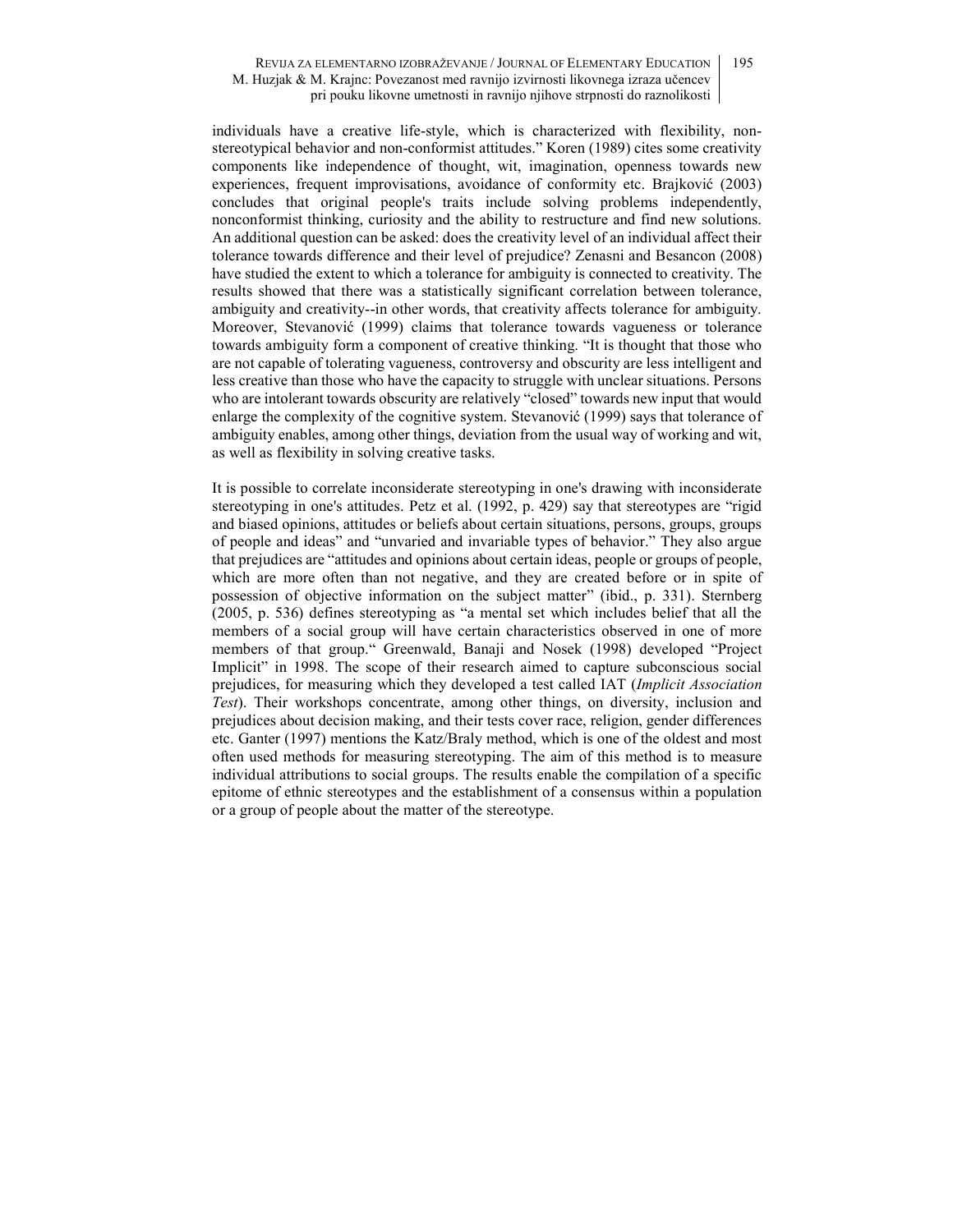# **Aim, research questions and hypotheses**

### *Aim*

The aim of this study is to examine the correlation between the use of visual problembased teaching to influence the originality level in pupils' in visual arts lessons, and its influence on pupils' degree of conformity and tolerance level for difference.

# *Research questions*

Q1: Is there a difference between pupils' originality level before and after applying the didactic model of visual problem-based teaching?

Q2: Is there a difference between pupils' conformity level and tolerance of difference level before and after applying the didactic model of visual problem-based teaching?

Q3: Will the pupils, after applying the didactic model of visual problem-based teaching, achieve higher originality levels in their visual expression?

Q4: Will the pupils, after experiencing the didactic model of visual problem-based teaching, show a higher level of tolerance for difference, meaning a lower level of conformity?

# *Hypotheses*

H1: There is a difference between the originality of pupils' artwork before and after applying the didactic model of visual problem-based teaching.

H2: There is a difference between pupils' conformity level and level of tolerance for difference before and after applying the didactic model of visual problem-based teaching. H3: Pupils will, after experiencing the didactic model of visual problem-based teaching, achieve a higher originality level in artistic expression.

H4: Pupils will, after experiencing the didactic model of visual problem-based teaching, show a higher level or tolerance for difference, meaning a lower level of conformity.

### **Research methodology**

### *Participants*

The research was carried out at two primary schools in Zagreb. The overall sample of participants is  $N=110$  pupils, of which n=59 is male, and n= 51 is female. The research was carried out with two classes of grade 1 pupils (n=48), two classes of grade 2 pupils  $(n=29)$  and two classes of grade 3 pupils  $(n=33)$ . The participants were six to nine years old. The sample is not random.

### *Research type, method, technique and instruments*

The research is transversal; the research method is causal-experimental. The method used for collecting research data was analyzing content (pupil's artwork) in order to assess originality, and testing in order to assess conformity and tolerance levels.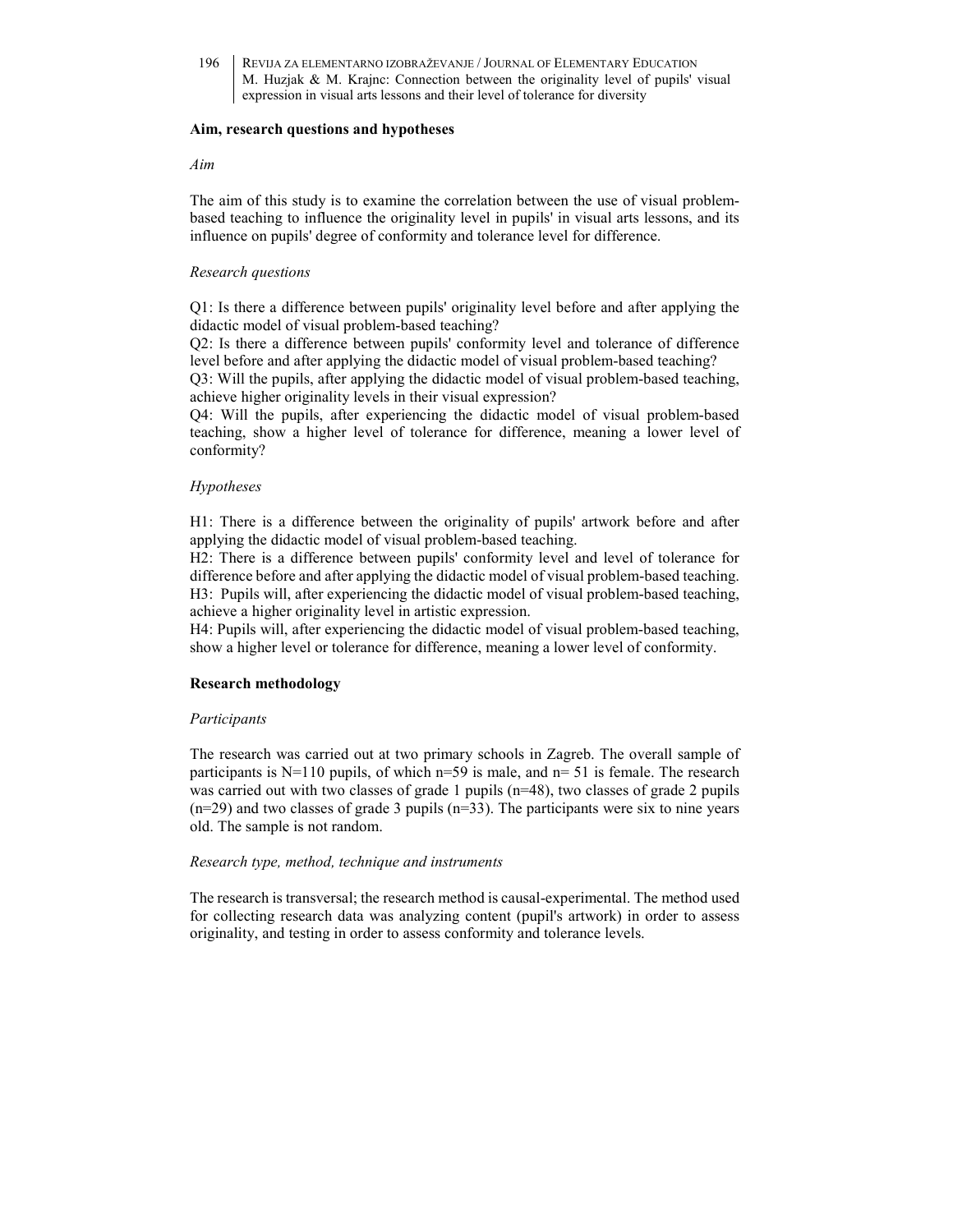#### REVIJA ZA ELEMENTARNO IZOBRAŽEVANJE / JOURNAL OF ELEMENTARY EDUCATION M. Huzjak & M. Krajnc: Povezanost med ravnijo izvirnosti likovnega izraza učencev pri pouku likovne umetnosti in ravnijo njihove strpnosti do raznolikosti 197

### *Research variables*

The independent variable is applying or not applying visual problem-based teaching in the introductory part of the lesson, before pupils are asked for visual artistic expression. The dependent variable is the level of originality in pupils' artwork and the levels of conformity and tolerance scored on the test.

# *Procedure*

The research was carried out during visual art lessons in two different classes of grades 1, 2 and 3, meaning six classes in total. The pupils were first presented with methodically "incorrect" lessons, without applying visual problem-based teaching. Other methods were used, including ones that are often used in teaching practice, but useless in visual art didactics: a story or poem was read, a short animated movie was played, the content of other school subjects was discussed (thematic correlation), and songs connected to the motif were sung. Motifs were chosen which often result in stereotypical visual presentation: bird, fish, butterfly, flower, tree and house. At the end of the lesson, the pupils were tested using a test to measures levels of conformity and tolerance.

A week later, the didactic model of visual problem-based teaching was applied with the same students. The visual art terms were explained: names of colors, primary and secondary colors, color shades, color mixing, contrast of warm and cold colors, contrast of color quality, complementary contrast and line types. The visual art terms and materials were demonstrated on works of art. The motif was presented and analyzed using photographs. During the lesson, the pupils were monitored and encouraged to use the technique correctly, and to avoid schematic presentation. Therefore, the same pupils experienced both methodological approaches, with and without explanation of the visual art problem and sufficient task assignment. At the end of all lessons, the pupils completed the test of conformity and tolerance, which was changed with regard to the previous one. The tests were developed by the authors of this research.

### *Data analysis*

Pupils' work is evaluated in terms of its originality or deviation from schematic representation. Criteria for evaluating the originality level were designed. The works were assigned points by a committee and classified into three categories; 1- Stereotypical representation, 2- Partially original work, and 3- Original work. The conformity and tolerance test was also scored and divided into three levels: 1- Intolerant, 2- Moderately tolerant, and 3- Tolerant. These categories were used as dependent variables and made into a contingency table. The data was processed using the Chi-square test  $(\chi^2)$  for testing variable independence, in other words, the significance of group differences in data distribution. An online chi-square calculator was used to determine the existence of possible statistical significance. After that, the arithmetic means were calculated, to determine when success was greater, and when it was smaller.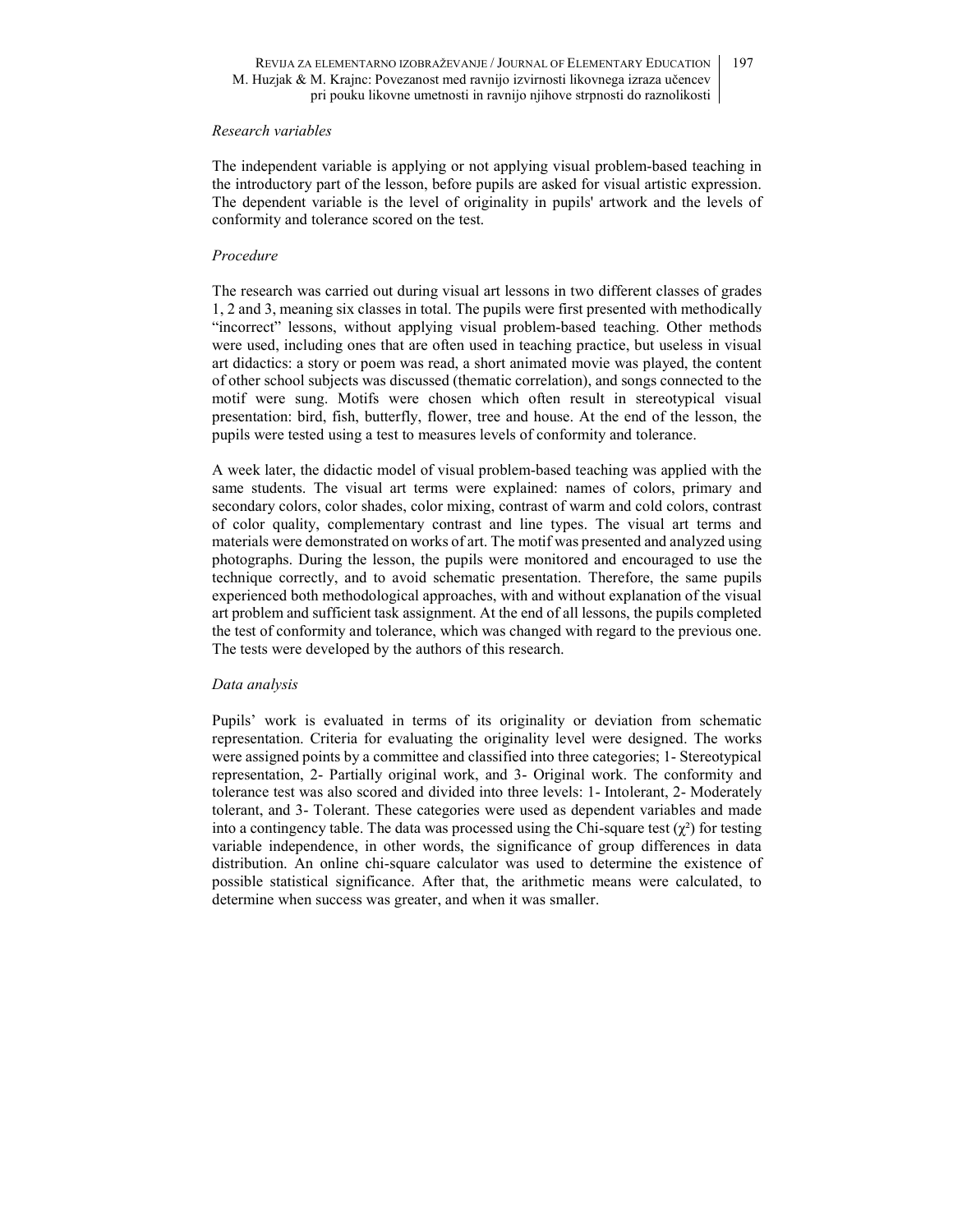# **Results and discussion**

After scoring the pupils' work, the measured values for originality were put into a contingency table. Table 1:

|                                  | 1 point | 2 points | 3 points | total |
|----------------------------------|---------|----------|----------|-------|
| No application of didactic model | 66      |          |          |       |
| Application of didactic model    | .6      | 40       | 54       |       |
| Total                            |         |          | 65       | 220   |

Table 1: *Contingency table for originality level*

With Yates correction, the value of originality level (Table 1)  $\chi^2$  is 56,912. The number of degrees of freedom is  $df = 2$ , and probability is  $P = 0.000$ . The line for determining statistical significance is 5.991, which means that a statistically significant difference was measured between the work of pupils taught without applying the didactic model of visual problem-based teaching and the application of this model, with a probability of  $p < 0.05$ .

|                                  | 1 point | 2 points | 3 points | total |
|----------------------------------|---------|----------|----------|-------|
| No application of didactic model |         | 56       | 48       | 10    |
| Application of didactic model    |         |          | 76       |       |
| Total                            |         | 87       | 124      | 220   |

Table 2: *Contingency table for conformity and tolerance levels* 

With Yates correction, the value of conformity and tolerance levels (Table 2)  $\chi^2$  is 12,994. The number of degrees of freedom is  $df = 2$ , and probability is  $P = 0.001$ . The line for determining statistical significance is 5.991, which means that a statistically significant difference was measured between the work of pupils taught without applying the didactic model of visual problem-based teaching and the application of this model, with a probability of  $p \le 0.05$ .

Based on the chi-square test calculations, a conclusion can be made:

Hypothesis H1: "There is a difference between the originality level of pupils' artwork before and after applying the didactic model of visual problem-based teaching." is accepted by calculating  $\chi^2 = 56,912$ , df = 2, P = 0,000.

Hypothesis H2: "There is a difference between pupils' conformity level and level of tolerance for difference before and after applying the didactic model of visual problembased teaching." is accepted by calculating  $\chi^2 = 12,944$ , df = 2, P < 0,01.

A statistically significant difference was determined. In order to verify whether the pupils achieved a higher level of originality before or after experiencing the didactic model of visual problem-based teaching, arithmetic means  $(\overline{x})$  of scored points were calculated to determine when success was greater, and when it was smaller, without testing statistically significant difference between means. The results are presented in Table 3: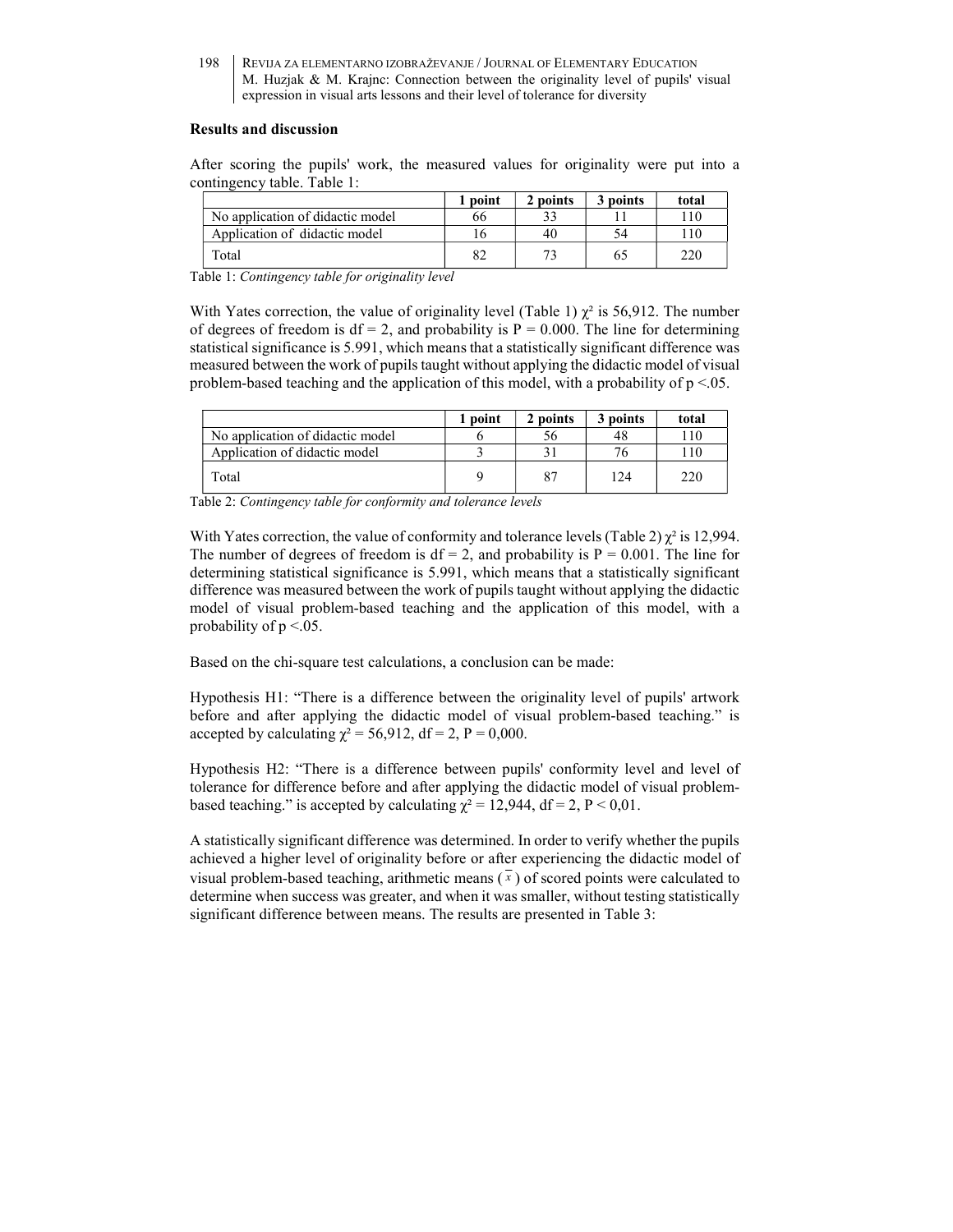#### REVIJA ZA ELEMENTARNO IZOBRAŽEVANJE / JOURNAL OF ELEMENTARY EDUCATION M. Huzjak & M. Krajnc: Povezanost med ravnijo izvirnosti likovnega izraza učencev pri pouku likovne umetnosti in ravnijo njihove strpnosti do raznolikosti 199

|                                  | n | score | score | score |  |
|----------------------------------|---|-------|-------|-------|--|
| No application of didactic model |   | იი    | hh    |       |  |
| Application of didactic model    |   |       | 80    |       |  |

Table 3: *Arithmetic means of originality score* 

In order to verify whether the pupils had scored a lower level of conformity and a higher level of tolerance before or after applying the didactic model of visual problem-based teaching, the arithmetic means  $(\overline{x})$  of scored points were calculated. The results are presented in Table 4:

|                                  | n               | score | score | score |      |
|----------------------------------|-----------------|-------|-------|-------|------|
| No application of didactic model | 10              |       | 117   | 144   |      |
| Application of didactic model    | $\overline{10}$ |       | 62    | 228   | 2.69 |

Table 4: *Arithmetic means of tolerance test scores* 

Considering these values, it is evident that the arithmetic mean  $(\overline{x})$  of the points achieved for the originality of the artwork after the application of the didactic model of visual problem-based teaching is higher than the arithmetic mean of the points scored without the application of the model. Moreover, the arithmetic mean of the points scored on the tolerance test is higher after applying the didactic model in comparison to the arithmetic mean without applying the model.

It can therefore be concluded that

Hypothesis H3: "Pupils will, after experiencing the didactic model of visual problembased teaching, achieve a higher originality level in artistic expression" is accepted. Hypothesis H4: "Pupils will, after experiencing the didactic model of visual problembased teaching, show a higher level of tolerance for difference, meaning a lower level of conformity" is also accepted.

*Qualitative and comparative analysis of originality in pupils' artwork*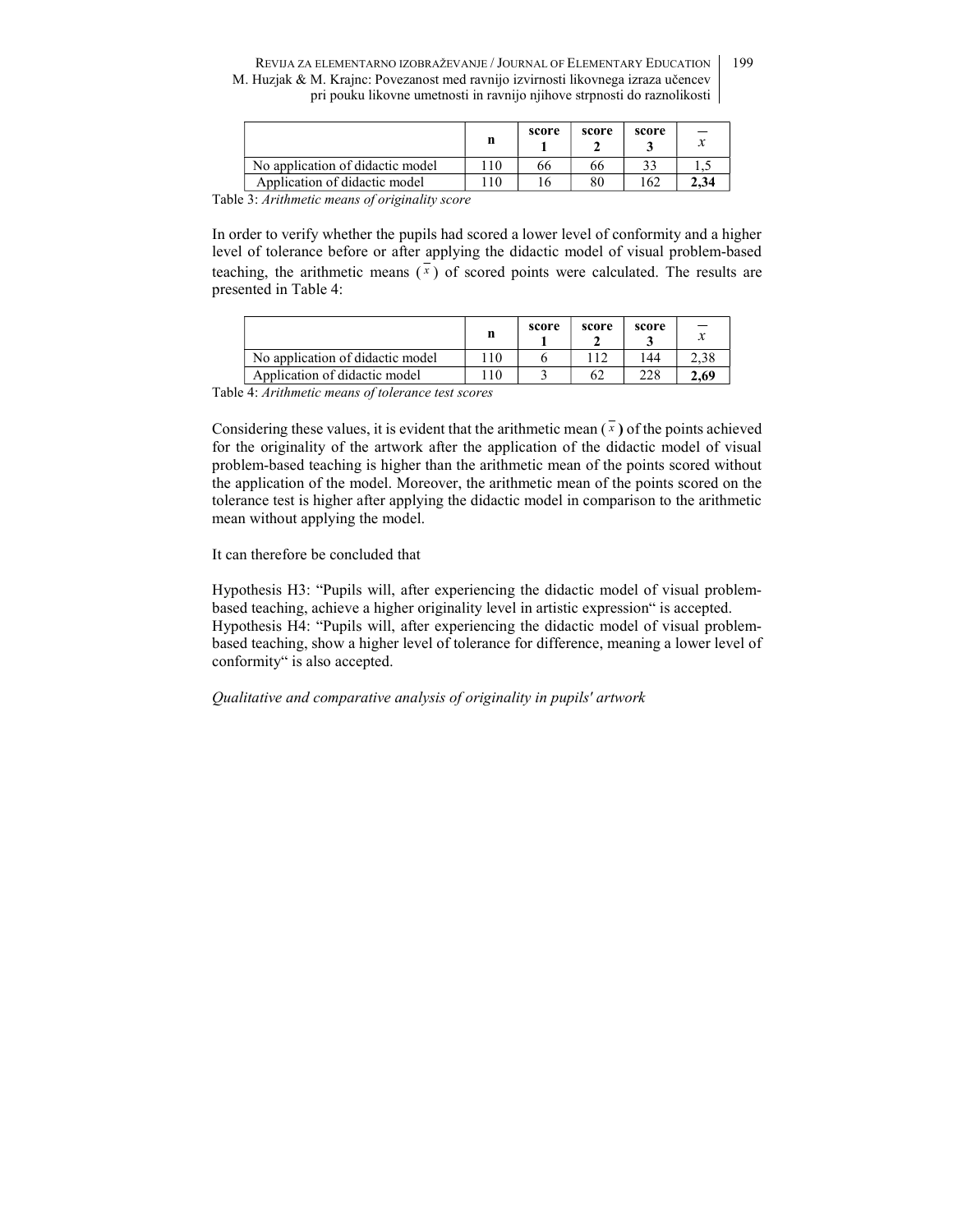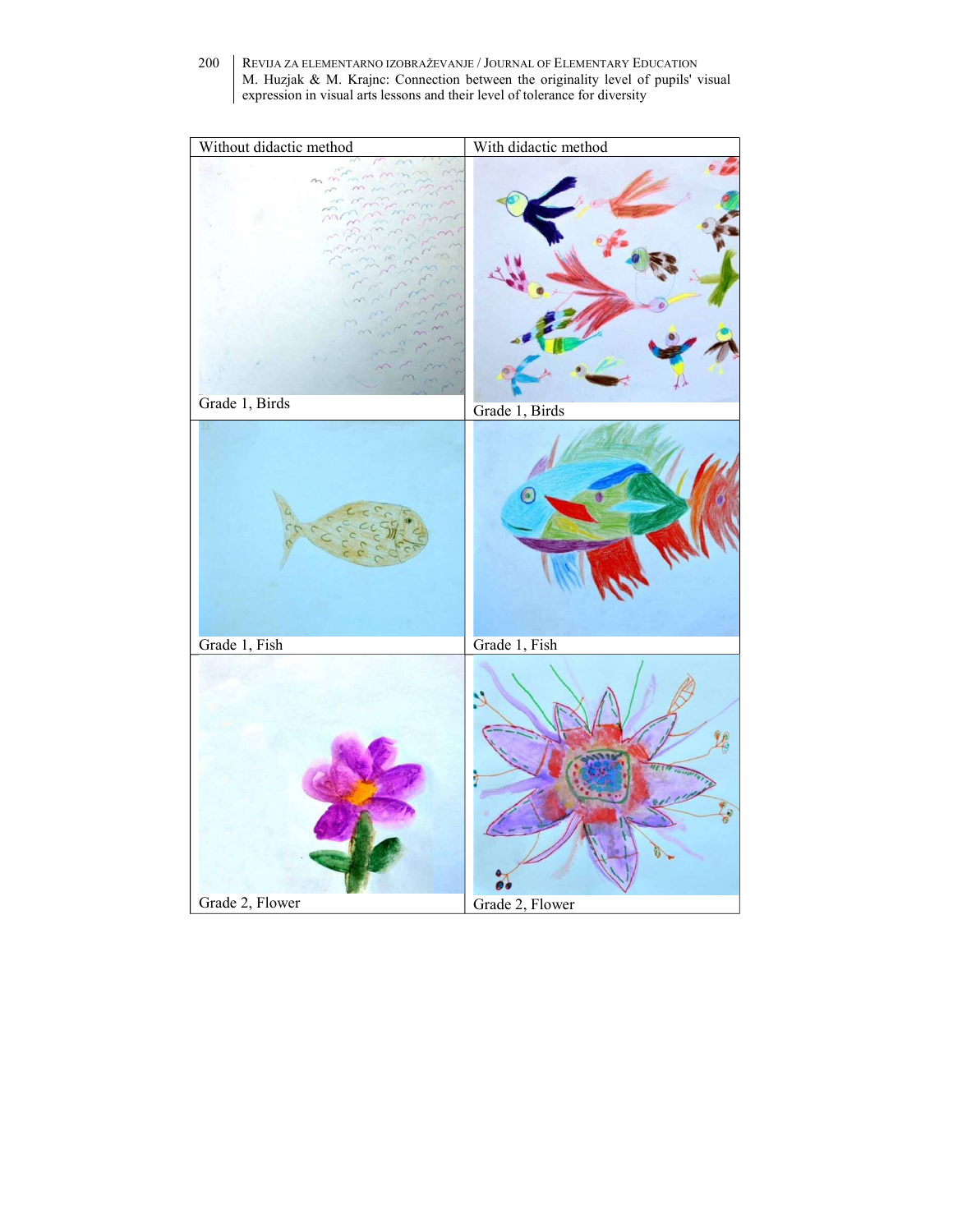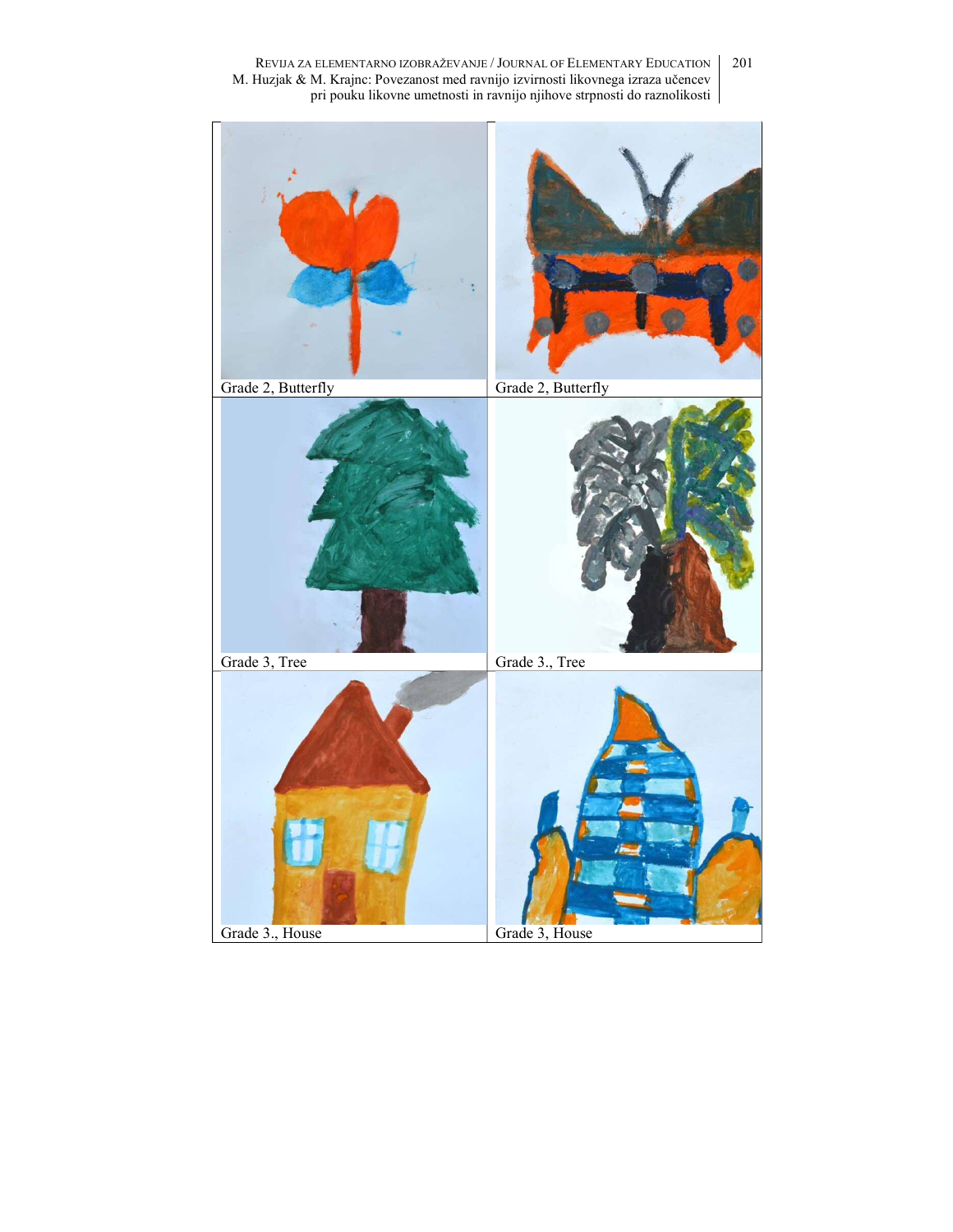By comparing the pupils' artwork, it is evident that those works created during lessons with no didactic model of visual problem-based teaching are composed using general, stereotypical figures, with a minimal number of details and minimal effort; they are unimaginative, without mixed colors and with poor use of materials. In contrast, the artwork created during lessons with the visual problem-based introduction looks as if it were made by different pupils: the figures are imaginative, inventive and enriched with detail, great effort was invested, colors were mixed and art techniques were correctly used.

### **Conclusion**

It can be concluded that creativity is in correlation with tolerance, and stereotypical thinking is correlated with conformity and intolerance. The didactic model of visual problem-based teaching, which is used to encourage applying to one's own work art terms that have been learned during the lesson, showing inventiveness and giving up stereotypical ideas, does have a positive influence on the development of creativity and originality, and indirectly influences the development of tolerance and nonconformity. A good choice of didactic model in visual arts pedagogy could thus improve the broader attitudes and beliefs of students.

### **References:**

Arar, Lj. & Rački, Ž. (2003). Priroda kreativnosti. In: *Psihologijske teme*, 12(1), pp. 3-22.

- Brajković, L. (2003). Stvaralaštvo i originalnost. In: *Pro Mente Croatica: za vašu dušu: mens sana in populo sano - zdrav duh u zdravom narodu*. No.7 (2003), 13/14, pp. 64-65.
- Čandrlić, J. (1988). *Kreativni učenici i nastavni proces.* Rijeka: Izdavački centar Rijeka.
- Duh, M., Lep, K. (2008). Evaluation of Artistically Gifted Pupils in Primary School. In: *Revija za elementarno izobraževanje*. 2008(1). No. 3/4, pp. 95-104.
- Fanselow, C. (2004). *Kreativität Ein Überblick.* Studienarbeit im Rahmen des Seminars "Soft Skills" in Sommersemester 2004.
- Furlan, I. M. (1990). *Psihologija podučavanja.* Zagreb: Školska knjiga.
- Ganter, S. (1997). *Stereotype und Vorurteile: Konzeptualisierung, Operationalisierung und Messung.* Mannheim: Mannheimer Zentrum für Europäische Sozialforschung (MZES).

George, D. (2005). *Obrazovanje darovitih.* Zagreb: Educa.

- Greenwald, T., Banaji, M. & Nosek, B. (1998). *Project Implicit.* retrieved May 30, 2017. from https://www.projectimplicit.net/index.html
- Grgurić, N. & Jakubin, M. (1996). *Vizualno-likovni odgoj i obrazovanje.* Zagreb: Educa.
- Herzog, J. (2008). Distribution of Creative Art Abilities Between Pupils in Primary Schools. In: *Revija za elementarno izobraževanje*. 2008(1). No. 3/4, pp. 87-94.
- Herzog, J. (2009). Factors in art creativity and art pedagogy work. In: *Revija za elementarno izobraževanje.* 2009(2). No. 2/2, pp. 19-31.
- Hocevar, D. & Bachelor, P. (1989). A taxonomy and critique of measurements used in the study of creativity. In: Glover, J. A., Renning, R., Reynolds, C. Eds. *Handbook of Creativity: Perspectives on individual differences*. New York: Plenum Press. pp. 53-75.
- Kadum, V. (2011). Kreativnost u nastavi matematike. In *Metodički obzori: časopis za odgojnoobrazovnu praksu.* 63 (13), pp. 165-174.
- Karlavaris, B. (1991). *Metodika likovnog odgoja 1.* Rijeka: Hofbauer.
- Koren, I. (1989). *Kako prepoznati i identificirati nadarenog učenika.* Zagreb: Školske novine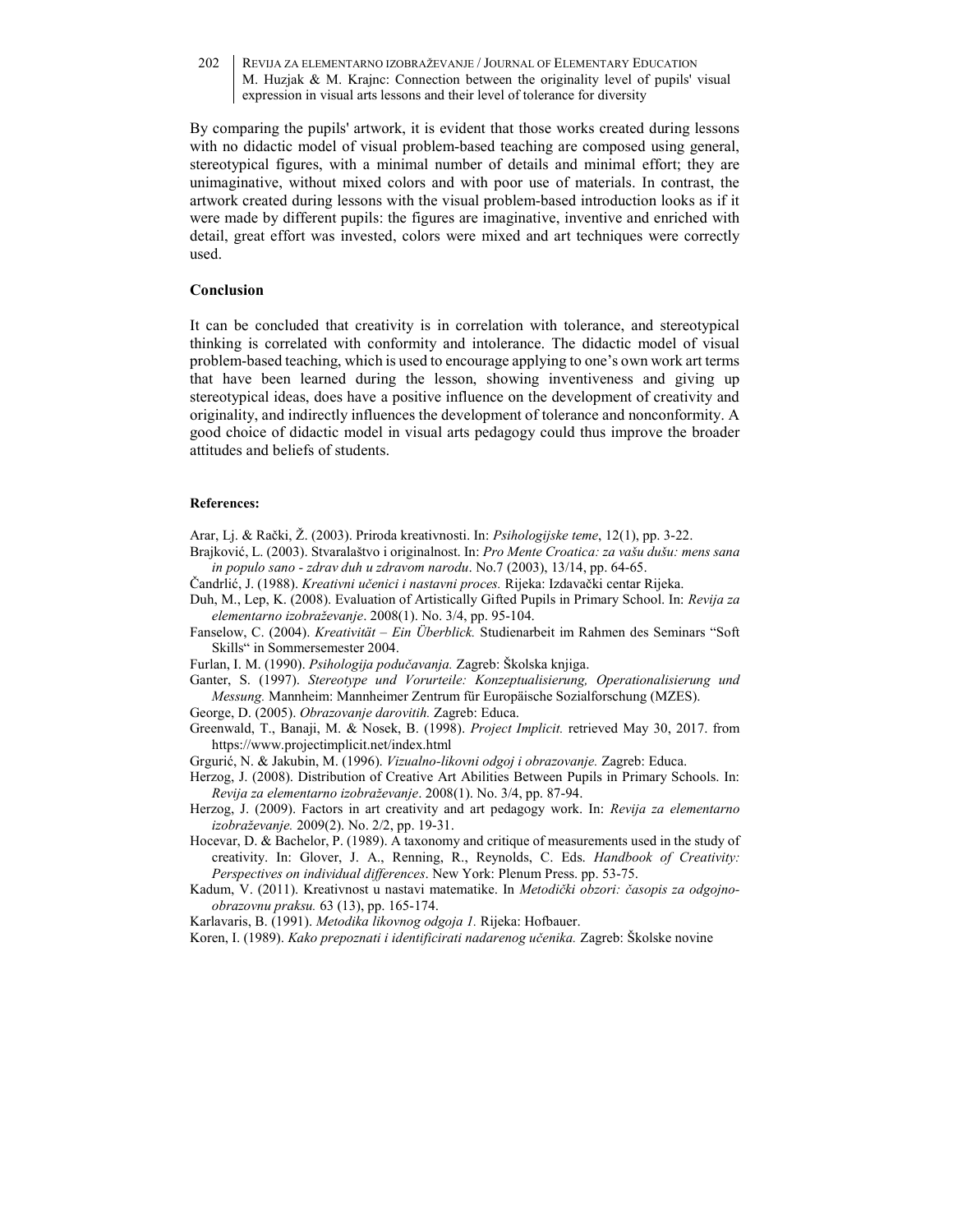REVIJA ZA ELEMENTARNO IZOBRAŽEVANJE / JOURNAL OF ELEMENTARY EDUCATION 203

M. Huzjak & M. Krajnc: Povezanost med ravnijo izvirnosti likovnega izraza učencev pri pouku likovne umetnosti in ravnijo njihove strpnosti do raznolikosti

Mühle, G. (1971). *Entwicklungspsychologie des zeichnerischen Gestaltens.* Berlin: Springer-Verlag.

Petz, B. et al., (1992). *Psihologijski rječnik.* Zagreb: Prosvjeta.

Somolanji, I. & Bognar, L. (2008). Kreativnost u osnovnoškolskim uvjetima. *Život i škola.* 54(19), pp. 87-94.

Sternberg, R. J. (2005). *Kognitivna psihologija.* Jastrebarsko: Naklada Slap.

Stevanović, M. (1999). *Kreatologija.* Varaždinske Toplice: Tonimir.

Stevanović, M. (1986). *Kreativnost nastavnika i učenika u nastavi.* Pula: Istarska naklada.

Urban, K. (2014). Verantwortliche Kreatelligenz als Zukunftskompetenz. In: Kalcher, A. M. and Lauermann, K. *Die Dynamik der Kreativität.* Salzburg: Verlag Anton Pustet.

- Urban, K. (2004). Assessing Creativity: The Test for Creative Thinking Drawing Production (TCT-DP) The Concept, Application, Evaluation, and International Studies. In: *Psychology Science*, Volume 46, 2004 (3), pp. 387-397.
- Zenasni, F., Besancon, M. (2008). Creativity and Tolerance of Ambiguity: An Empirical Study. In: *The Journal of Creative Behavior* No. 1 Vol. 42. pp. 61-72.

### **Appendix a:**

### **Criteria for estimating the originality level of pupils' artwork**

| Original       | Presentation of the figure: puts in a lot of effort, many details, large image  |  |  |  |
|----------------|---------------------------------------------------------------------------------|--|--|--|
| representation | size, original elements of the body:                                            |  |  |  |
|                | - fish: fins, eyes, mouth, gills, tail, scales;                                 |  |  |  |
|                | - flock of birds: every bird is different in shape and direction, original      |  |  |  |
|                | representation of body parts: beak, wings, legs, feathers                       |  |  |  |
|                | - flower: imaginative figures, detailed colors                                  |  |  |  |
|                | - butterfly: peculiarity in depicting the wings, symmetry, a plethora of        |  |  |  |
|                | patterns and color tones                                                        |  |  |  |
|                | - house: unusual and imaginative figures, unusual roofs, balconies,             |  |  |  |
|                | windows, fences etc.                                                            |  |  |  |
|                | - tree: richness of forms and tree types, presentation of tree bark, diversity  |  |  |  |
|                | in branch thickness                                                             |  |  |  |
|                | Usage of art material: strong pressure on the paper, uniformity while           |  |  |  |
|                | coloring, mixing a large number of color tones, a great amount of the paper     |  |  |  |
|                | piece is filled, seeking for own brushwork, optimal density of color            |  |  |  |
| Average        | Presentation of the figure: puts in mediocre effort, average number of details, |  |  |  |
| representation | occasional occurrence of stereotypical elements, medium image size              |  |  |  |
|                | - art material: changeable pressure on the paper, occasional color mixing,      |  |  |  |
|                | paper surface partially filled, partly individual brushwork, occasionally       |  |  |  |
|                | optimal color density                                                           |  |  |  |
| Stereotypical  | Presentation of the figure: minimal effort, minimal number of details, small    |  |  |  |
| representation | image size                                                                      |  |  |  |
|                | Stereotypical elements:                                                         |  |  |  |
|                | -fish: smiling face, "Disney" eyes, outline made in one line, scales omitted or |  |  |  |
|                | represented by monotonous repetition, stereotypical filling of space around     |  |  |  |
|                | the motif: sea weed, bubbles, animals, etc.                                     |  |  |  |
|                | - flock of birds: copying the "m" shape, all the birds are the same shape and   |  |  |  |
|                | have the same direction, stereotypical filling of space around the motif:       |  |  |  |
|                | quarter of the sun and clouds                                                   |  |  |  |

Miel, A. (1968). *Kreativnost u nastavi.* Sarajevo: Svjetlost.